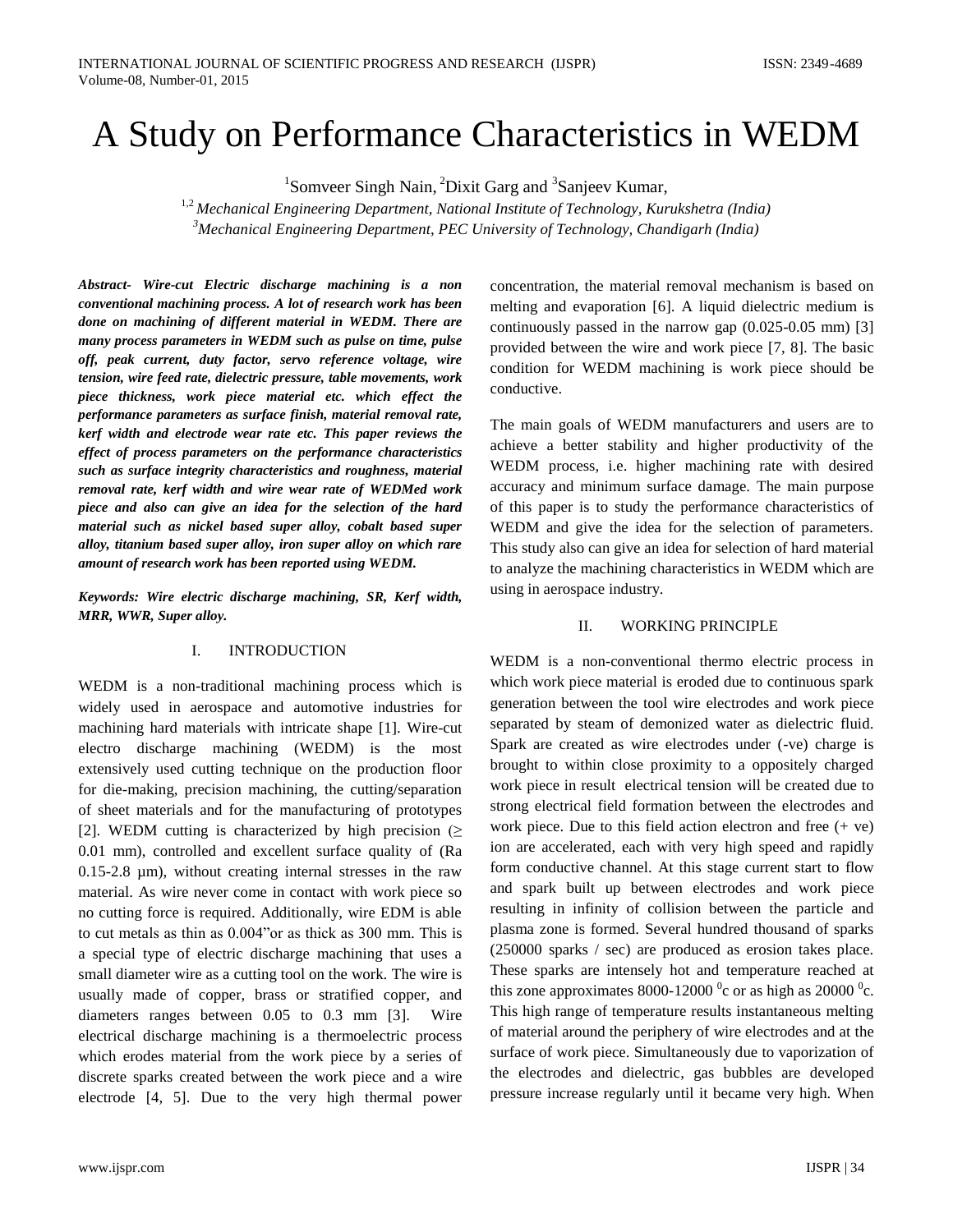the turn off period is start current is interrupted, sudden drop in temperature implodes the bubbles causing dynamic force to active which is the reasons of projecting this molten material out of the craters. These molten material particles are stripped



Fig. 1 Schematic Dig. of WEDM

from the gap by high pressure flushing of dielectric fluid. A sufficient amount of off time must be given to remove these particles from the gap for smoothly running of wire electrical discharge machining process.The gap between wire and work piece varies from 0.025 to 0.075 mm called as spark gape. If gap is too high, insulating liquid cannot be break through and there will be no spark created and if gap is too small, short circuit is easy to happen in result no spark discharging and process is stopped. So spark gape is closely maintained by state of the art servo control units that automatically maintain a constant gap between wire electrode and work piece.

## III. Literature Review on Material Removal Rate

Material removal rates of wire electrical discharge machining can be calculated by using different formula which is following as:-

Material removal rate =  $K_f \times T \times V_c \times \rho$ Material removal rate  $(mm^3) = Vc \times b \times h$ Material removal rate =  $Cs \times L$  (mm<sup>2</sup>/min) MRR  $(g/min)$  = wear wt. of workpiece/time of m/c  $MRR = Mass$  before-Mass after/time  $\times$  density

Where kf is the kerf width, t is the thickness of workpiece, Vc is the cutting rate,  $\rho$  is the density of worpiiece material, Cs is the cutting speed in mm/min and L is the thickness of the material in mm.

Lot of research work had been done by different researcher to increase the material removal rate of wire electrical discharge machining by using different approaches. Different work had been done by different researcher to increase the MRR of WEDM reviewed as:-

Matsuo and Oshima [9] investigated on the optimum carbide content and machining condition for WEDM of zirconia ceramics. It was found that the maximum machining rate can be obtained with about 28-30 vol% NbC or TiC content. There was no significant difference on the machining rates depending on offest although a slight decrease in machining rates with increase an offset was seen with higher pulse durations.

LOK and LEE [10] evolved the processing of two advanced (Sialon and AI203-TiC) ceramics using Wire-Cut Electrical Discharge Machining (EDM). It was found that the volumetric material removal rate (VMMR) for processing these ceramics materials were found to be very low as compared with cutting metals such as alloy steel SKD-II23.

Miller et al. [11] studied the effect of the spark cycle on material removal rate in wire electrical discharge machining of six advanced materials. Under the same EDM condition, the 316 stainless steel had higher MRR than the Fe-Cr-Al alloy. The carbon steel plate had relatively low MRR compared to the metal foams. This was likely due to better flushing conditions in the gap between the wire electrode and metal foam ligaments. Compared to grinding wheel II, wire EDM machining of grinding wheel I exhibits higher MRR under the same set of process parameters. The peak MRR for grinding wheel I and II was 27.0 and 23.5 mm3/min, respectively, comparable to that of the metal foams and higher than the carbon steel plate. The low electrical resistance and low melting temperature of the carbon–carbon material contribute to such high MRR. This corresponds to 231mm3/min MRR which was much higher than all the other materials investigated in this study.

Liao and Yub [12] studied on the specific discharge energy (SDE) defining as the real energy required to remove a unit volume of material was proposed. The material removal was increased but the efficiency of material removal was decreased with the increase of discharge on time.

Kozak et al. [13] studied on WEDM machining characteristics of silicon nitride Si3N4 composite one with 40% TiN and second with 37.5% TiN with a conductivity of 0.01s/cm has been investigated for different clamping positions. It was observed that actual MRR depends on the individual machining geometry and relative position of wire electrode with respect to clamping. A significant increase in MRR was observed due to silver coating.

Tosun et al. [14] studied on the effect and optimization of machining parameters on the kerf (cutting width) and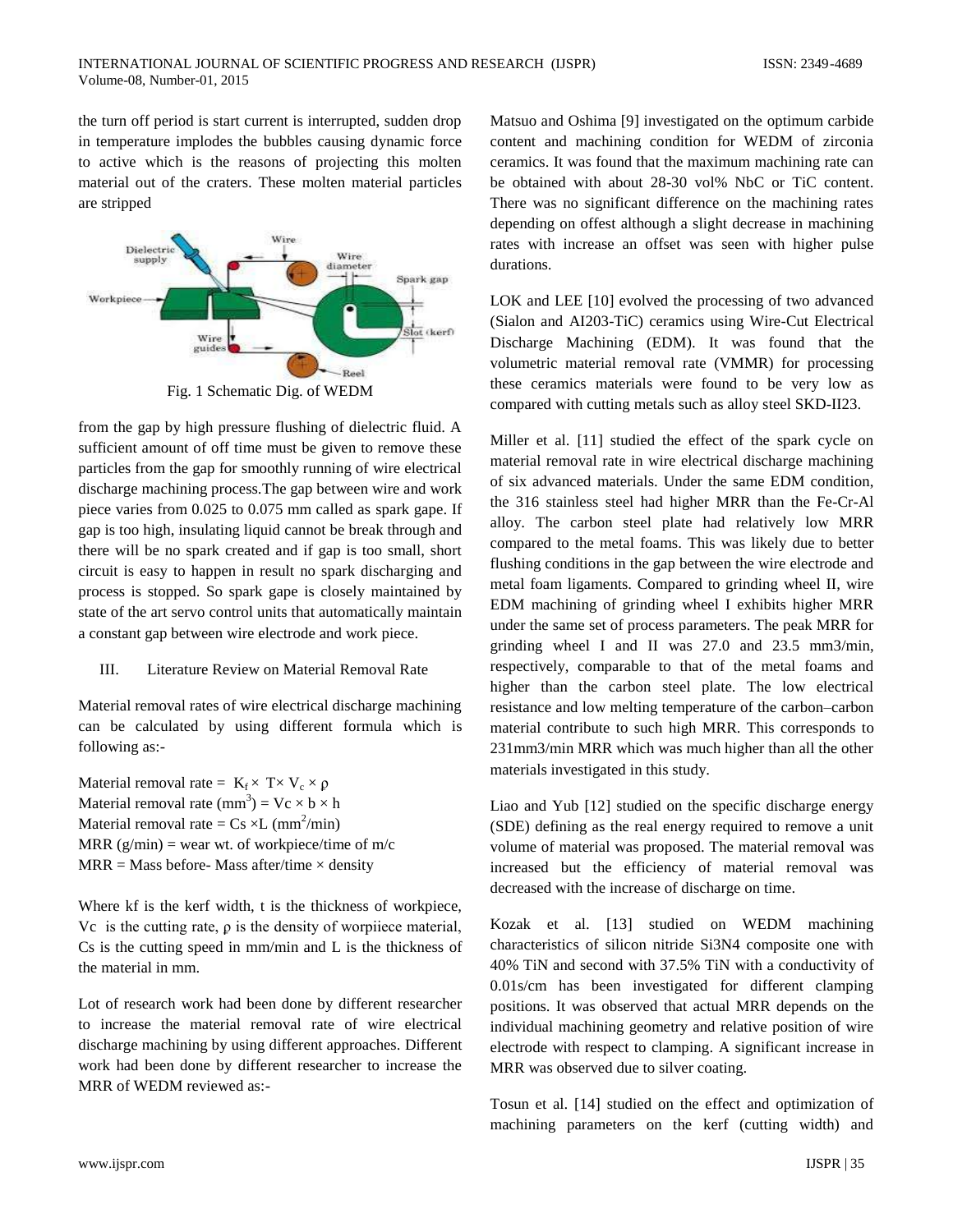material removal rate (MRR) in wire electrical discharge machining operations. The experimental studies were conducted under varying pulse duration, open circuit voltage, wire speed and dielectric flushing pressure. Open circuit voltage for controlling the MRR was about six times more important than the second ranking factor (pulse duration). Wire speed and dielectric flushing pressure were less effective factors.

Hewidy et al. [15] presented mathematical models for correlating the inter-relationships of various WEDM machining parameters of Inconel 601 material such as: peak current, duty factor, wire tension and water pressure on the metal removal rate, wear ratio and surface roughness. It was noted that an increase in the peak current leads to the increase of the volumetric metal removal rate. This increase was, however diminished after 7A. Increase in peak current higher over a certain limit, leads to arcing which decreases discharge number and the machining efficiency, and subsequently decreases in VMRR. The increasing of the water pressure decreases the tendency for arcing, and increases the metal removal rate.

Ozdemir and Ozek [16] carried out the investigation on machinbility of nodular cast iron by WEDM. The results of the experiment shown that machining voltage, current, and wire speed have an important effect on the high machining efficiency for nodular cast iron.

Mahapatra and Patnaik [17] studied on optimization of wire electrical discharge machining process parameters using taguchi method and it was found that factors like discharge current, pulse duration, and dielectric flow rate and their interactions have been found to play a significant role in rough cutting operations for maximizations of MRR.

Kung and Chiang [18] developed the mathematical models using RSM for the machinbility evaluation of aluminum oxide-based ceramic material  $(A12O3 + TiC)$  in the WEDM. The results of sensitivity analysis showed that the pulse on time and the duty factor had significant effects on the value of MRR. The discharge energy increased with the increase in the peak current, resulting in the removal of more molten metal. When the peak current increased, the value of MRR was improved and the SR simultaneously increased. The wire speed did not have significant influence on MRR.

Lauwers et al. [19] investigated the Wire-EDM behaviour of various newly developed electro-conductive ZrO2 ceramic matrix composites. The influence of the type and grain size of WC, TiC and TiCN from micro sized to nano sized grains

www.ijspr.com IJSPR | 36

of the second phase on the EDM material removal rate was experimentally studied. A higher cutting speed was obtained for the micro based ZrO2–WC ceramic composites.

Haddada and Tehrani [20] investigated the effects of machining parameters on material removal rate (MRR) in cylindrical wire electrical discharge turning (CWEDT) process. It was noted that design factors, power and voltage should be fixed as high as possible and the pulse off time and spindle rotational speed factors, should be fixed as low as possible for increase the MRR.

Menzies and Koshy [21] studied on assessment of abrasionassisted material removal in wire EDM. Experimental work has been validated the feasibility of an order of magnitude increase in material removal rates, by replacing the conventional wire with a fixed abrasive wire, which introduces abrasion in the working gap.

Janardhan and Samuel [22] given an insight into the wire electro discharge turning (WEDT) process, by analyzing the effect of machining parameters on material removal rate (MRR), using the pulse train data acquired at the spark gap. It was observed that the rotation of the workpiece has significant influence on the type of the discharges occurring at the spark gap. Preliminary experiments conducted to compare the WEDM and WEDT processes disclosed that MRR was less in WEDT and the number of arcs and arc regions were more in WEDT. MRR increased with decrease in pulse off time in both WEDT and WEDM.

An optimization work has been done by Huang and Liao. [23] to find out significant parameters using grey relational analysis and statically method and found that that the table feed rate had a significant influence on the metal removal rate out of table feed rate, pulse-on time, pulse-off time, wire tension, wire velocity and fluid pressure.

XIONG et al. [24] carried out the experimental investigation of WEDM of boron carbide engineering ceramics to increase the machining efficiency. It was observed that increase in pulse width and peak current increase the material removal rate which decreases firstly and increases later with pulse interval increasing.

Jangra et al. [25] proposed the graph theoretic approach (GTA) to evaluate the machinbility of tungsten carbide composite. It was noted that in case of work material low cobalt concentration and small grain size yields higher MRR while in machine tool, sub-factor combination of peak current 110A, pulse-on time 120μs, pulse-off time 40μs and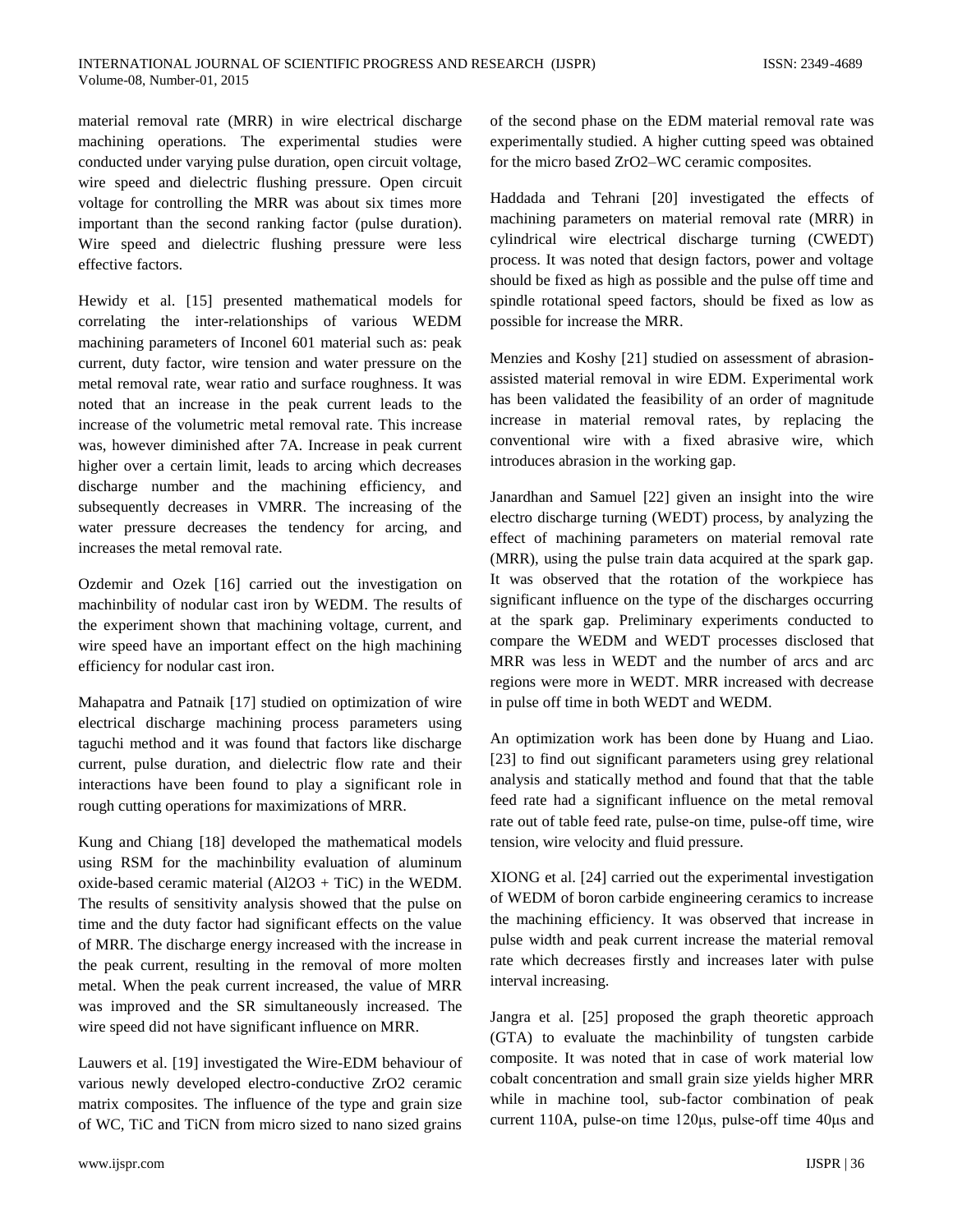servo voltage 40V produces maximum MRR. In case of cutting conditions, high conductivity and high flow rate of dielectric fluid results in high MRR.

Kuruvila and Ravindra [26] investigated the parametric influence and optimum process parameters of Wire-EDM of die steel (HDS) having the thickness of 40 mm using Taguchi's technique and Genetic algorithm. High MRR had been attained by adopting high spark intensity parameters, high bed-speed and medium flush rate.

Aliasa et al. [27] unveiled the influence of machine feed rate in wedm of titanium Ti-6Al-4V with constant current (6A) using brass wire. It was noted that with the increasing of machine feed rate, the MRR will increases simultaneously.

This result showed the same pattern with Somashekar et al. [28]. It was noticed that MRR increases with increase in feed rate. Theoretically, material erosion was influenced by the spark energy. As feed rate increase; MRR also increases till it reaches optimum. The MRR decreased with the decreasing of machine feed rate.

Ikram et al. [29] studied the effect of eight control factors on material removal rate (MRR), surface roughness and kerf in wire electrical discharge machining (WEDM) process for tool steel D2. The experimentation was performed under different cutting conditions of wire feed velocity, dielectric pressure, pulse on-time, pulse off-time, open voltage, wire tension and servo voltage by varying the material thickness. Taguchi's L18 orthogonal array was employed for experimental design. For MRR, the significant factors were pulse on-time, open voltage and servo voltage. In order to get the maximum material removal rate (MRR), the servo voltage and wire tension should be kept as  $40$ volt, TW $(g)$ 800, material thickness (M) 25.4mm, pulse off-time 25µ-sec and dielectric pressure 8Kg/cm2 while open voltage 110Volt, pulse on-time 5µ-sec and wire feed velocity at level 15mm/s.

Bobbili et al. [30] presented the influence of machining parameters on surface roughness (SR) and material removal rate (MRR) of high strength armor steel using wire cut electrical discharge machining (WEDM). It was noted that MRR increases when Ton was increased and decreases when Toff and SV were increased. MRR was directly proportional to the power supplied during this Ton. MRR decreased when SV was enhanced due to widening of discharge gap. The effects of wire feed, flushing pressure, and wire tension on MRR were found not to be significant.

An investigation has been made to combine ultrasonic vibration and wire electrical discharge turning by Mohammadia et al. [31]. Experimental results shown that wire vibration induced by ultrasonic action had a significant effect on material removal rate and evaluated the influence of four design factors: power, pulse off time, spindle rotational speed and ultrasonic vibration over material removal rate.

Rajyalakshmi and Ramaiah [32] investigated on wire cut electrical discharge machining (WEDM) of Inconel 825 to find out the significant factors that affect the material removal rates. It was shown that pulse on time is the major influencing factor (contributing 50.18% to performance measures) followed by pulse off time (contributing 14.19%), wire tension (contributing 11.79%), wire feed (contributing 4.29%), corner servo voltage (contributing 2.14%), spark gap voltage (contributing 2.06%), servo voltage (contributing 1.19%) and flushing pressure (contributing 0.87%).

#### IV. Literature Review on Kerf Width

The kerfs was measured using the Mitutoyo tools makers' microscope (x100), is expressed as sum of the wire diameter and twice of wire-work piece gap. The kerfs value is the average of five measurements made from the work piece with 20-mm increments along the cut length.

Tosun et al. [14] investigated the effect and optimization of machining parameters on the kerfs (cutting width) and material removal rate (MRR) in wire electrical discharge machining (WEDM) operations. The kerfs is calculated by summing up the wire diameter (ranges 0.05–0.4 mm) to 2  $\times$ "wire–work piece gap distance. Based on ANOVA method, the highly effective parameters on both the kerfs and the MRR were found as open circuit voltage and pulse duration whereas wire speed and dielectric flushing pressure were less effective factors. It was shown that open circuit voltage was about three times more important than the second ranking factor (pulse duration) for controlling the kerfs.

Optimization work has been done to find out the influence of parameters on performance parameters in rough cutting operation in WEDM using taguchi and genetic algorithms by Mahapatra and Patnaik [17] and found that factor wire speed was the most important factor among all factors whereas factor dielectric flow rates has least effect on kerfs width.

A modeling work on analysis of kerfs width in micro-WEDM has been done by Shichun et al. [33] in order to study the kerfs variations in micro-WEDM, the mathematical model of wire lateral vibration in machining process was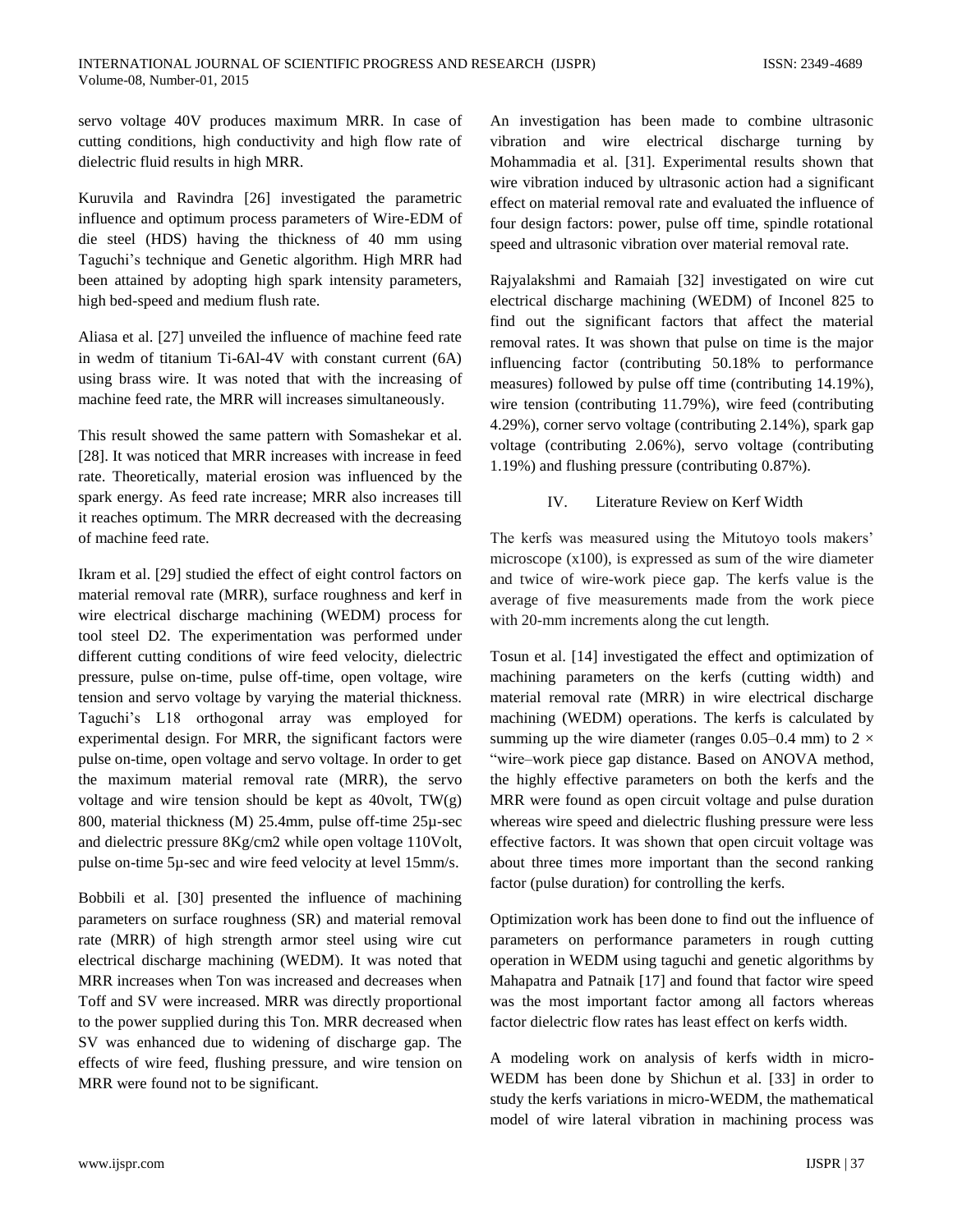established and its analytical solution was obtained. Evaluation of the spark distribution and wire vibration in wire EDM by high-speed observation had been done by Okada et al. [34] and give that the kerfs width significantly depends on the amplitude of wire vibration during machining.

Somashekar et al. [28] studied on material removal characteristics of micro-slot (kerfs) geometry in μ-WEDM on aluminum. Overcut increased with increase in capacitance. With increase in capacitance, large energy has been dissipated, which produces stronger sparks resulting in higher material erosion. As feed rate increases, there was less chance of dissipating heat to the surrounding hence more heat was generated at spark gap leading to higher material removal and higher overcut. With further increase in feed rate and capacitance, overcut starts decreasing. At higher levels of capacitance and voltage, spark energy per pulse was greater. It was found that overcut was high at higher levels of capacitance and feed rates.

A modeling and optimization work had been done for evaluation the effect of input parameters on kerfs width and material removal rates by Datta and Mahapatra [35] using RSM and grey relational analysis method and found that pulse duration was the most significant factor.

Huang and liao [23] applied the grey theory for optimization the parameters of WEDM. It was found that the table feed rate had a significant influence on the metal removal rate, whilst the gap width and surface roughness were mainly influenced by pulse on time.

Aliasa et al. [27] uncovered the influence of three different machine feed rates which were 2mm/min, 4mm/min and 6mm/min with constant current (6A) on kerfs width using WEDM of Titanium Ti-6Al-4V and shown that as the machine feed rate increases, the kerfs width decreases.

K. P. Somashekar et al. [28] does not recommend the usage of high feed rate since it caused higher inaccuracies in the kerfs width.

Nihat Tosun et al. [14] proved that open circuit voltage and pulse duration were highly effective parameters on both the kerfs and the MRR. It was found that open circuit voltage was about three times more important than the second ranking factor (pulse duration) for controlling the kerfs.

Mukherjee et al. [36] applied six most popular populationbased non-traditional optimization algorithms, i.e. genetic algorithm, particle swarm optimization, sheep flock algorithm, ant colony optimization, artificial bee colony and biogeography-based optimization for single and multiobjective optimization of two WEDM processes to find out the optimal value of parameters for minimum kerfs width. The performance of these algorithms was compared and it was observed that biogeography-based optimization algorithm outperforms the others.

Shandilya et al. [37] evaluated the optimal process parameters during machining of SiCp/6061 Al metal matrix composite (MMC) by wire electrical discharge machining (WEDM) using response surface methodology (RSM) and ANOVA. It was proved that voltage and wire feed rate were highly significant parameters and pulse-off time was less significant. Pulse-on time has insignificant effect on kerfs.

Ikram et al. [29] investigated the effect and optimization of eight control factors on material removal rate (MRR), surface roughness and kerf in wire electrical discharge machining (WEDM) process for tool steel D2 and proved that pulse ontime, wire tension and open voltage were the significant factors for kerf width. Material thickness does not have significant effect in either case.

# V. Literature Review on Wire Breakage or Wire Wear Rate

Dekeyser et al. [38] worked on thermal model to investigate the wire rupture phenomenon for improving performance in EDM wire cutting and proved that the thermal load on the wire seems to be a governing factor determining wire rupture. A thermal model to examine the effect of space concentration of successive discharges had been developed. The model reveals a relatively large variation of the temperature along the wire axis and proved that time and space concentration of discharges can cause wire rupture. The most important parameter governing the wire temperature appears to be the convective heat transfer coefficient h. Appropriate flushing conditions were important to avoid wire rupture. The influence of the thermal conductivity was negligible compared with the heat transfer by convection. The wire velocity influenced the temperature distribution however practical values were too small to significantly reduce the temperature.

Snoeys et al. [2] proposed an all-round solution to a number of problems, related to the wire-EDM process.The solution was based on the development of a knowledge-based system. It enables process monitoring and control, making use of a reliable rupture probability parameter.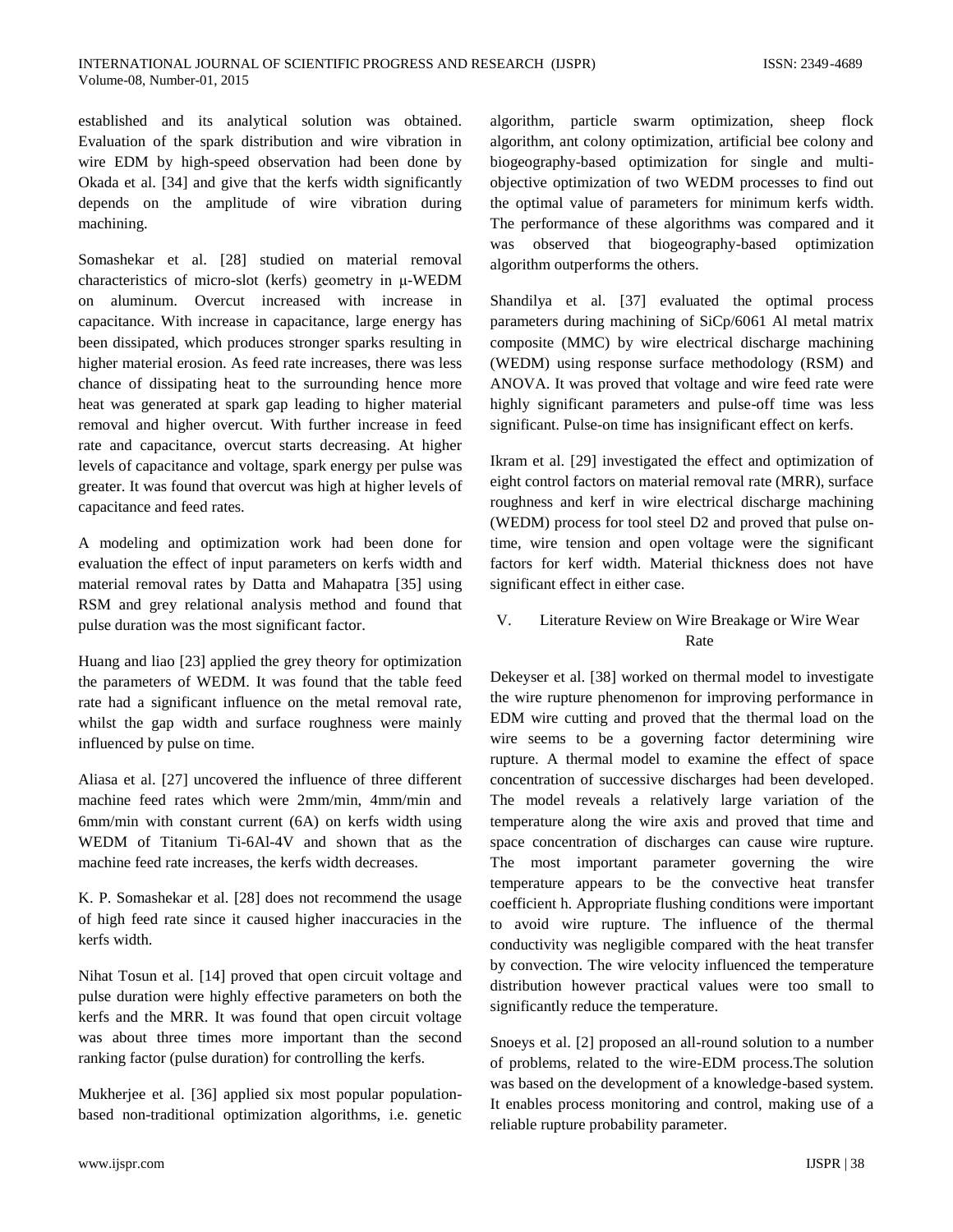Rajurkar and Wang [39] developed the new control strategy to monitor and control the sparking frequency at a constant level for avoiding wire rupture and improving productivity and proved that wire breakage phenomena is correlated with the sparking frequency.

Again Rajurkar and Wang [4] worked on WEDM sparking frequency monitor to detect the thermal load for on-line control to prevent the wire from rupture. The wire rupture phenomena were also analyzed with a thermal model. Liao et al. [40] worked to control the discharging frequency for the prevention of wire breakage by appropriate adjusting the table feed and pulse on time.

Yan and Liao [41] worked on adaptive control of the WEDM process using the fuzzy control strategy. The proportion of abnormal sparks (abnormal ratio) and the sparking frequency has been employed to monitor and evaluate the gap condition of the wire electrical discharge machining (WEDM) process on-line. The relationship was investigated between these two sensing parameters and wire breaking phenomenon. The abnormal ratio and the sparking frequency not only employed to monitor and evaluate the gap condition, they could also be used as control parameters for adaptive control of WEDM. A multivariable and three-region fuzzy controller was proposed to solve the ACO problems for WEDM.

Experimental results demonstrated that stable, optimal and high-speed machining can be achieved, while at the same time wire rupture can be prevented by employing the developed sparking frequency monitoring and control system. Y.F. Luo [42] carried out the investigation on rupture failure and mechanical strength of the electrode wire used in wire EDM instead of the spark characteristics or the temperature distribution. Material yielding and fracture were the causes for wire rupture, whilst a temperature increase aggravates the failure processes. A temperature rise reduced the work-hardening effect and thus causes early yielding rupture of the wire. In general, wire tension and spark pressure were the two major causes for wire rupture. A plane-stress model has been used to describe the stress distribution, and the solutions were given as Airy's functions. The yield strength was analyzed to reveal the influence of the loads and other parameters on wire yielding.

Ranganath et al. [43] worked on experimental and theoretical study of wire-EDM process. Wire erosion rate, which leads to wire failure was analyzed using experimental results obtained by machining mild steel, OHN steel and HCHCr steel work materials using bare brass and zinc coated brass

wires. It was found that Wire failure occurs in wire-EDM process as a result of severity in wire wear rate, which was a function of discharge current and discharge time. For the same material removal rate, the wire wear rate was observed to be lower with zinc coated brass wire when compared to bare brass wire resulting in higher wire erosion rate.

Tosun and Cogun [44] investigated experimentally on wire wear rates during electrical discharge machining of AISI 4140 steel of thickness 10 mm. it has been found that the increasing pulse duration and open circuit voltage increase the WWR whereas the increasing wire speed will decrease it. Both wire speed and dielectric pressure were less effective on WWR.

Saha et al [45] proved that simple FEM modeling and optimization technique would make it easier to understand and prevent the wire breakage phenomena in WEDM. The results of the modeling and optimization showed that non uniform heating was the most important variable affecting the temperature and thermal strains and responsible for wire breakage. The modeling may lead to the development of a smart electro-discharge machining system with a sensor and feedback control to increase the cutting speed and minimize breakage.

Lautre and Manna [46] discussed about causes of wire failure or wear and remedies to avoid wire breakage of CNC-WEDM based on binary relational analysis and expert system. Higher value of pulse on time, peak current and no load voltage might be the cause of wire wear. Insufficient water column might be cause of wire break. The pressure of air in spark gap might be cause of wire breakage. Lower the pulse off time setting, larger the number of discharges in a given time resulting in increase of sparking efficiency. As a result cutting rate was increased and may cause of wire breakage. Higher setting value of water pressure with low wire tension may deflect the wire and it could be cause of wire breakage. Again use of very low dielectric conductivity during machining and the wire metal deposits on the work piece that might be cause of wire breakage.

Cheng et al. [47] determined experimentally that the convective coefficient inside the kerfs should be increased as high as possible in order to avoid the frequent wire's breakage.

Cabanes et al. [48] proposed a methodology that guarantees an early detection of instability that can be used to avoid the detrimental effects associated to both unstable machining and wire breakage. In order to quantify the trend to instability of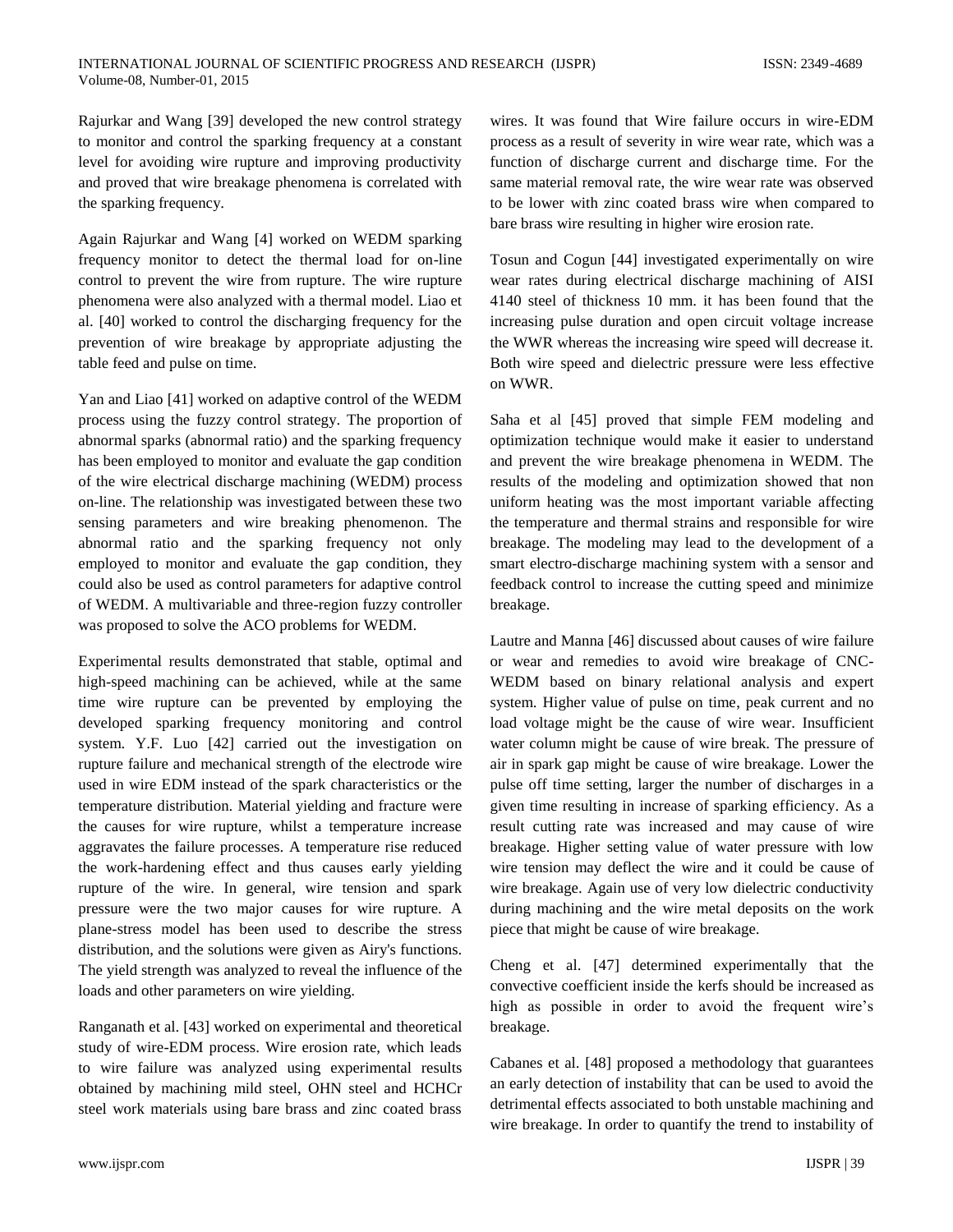a given machining situation, a set of indicators related to discharge energy, ignition delay time and peak current has been defined. Wire breakage risk associated to each situation was evaluated comparing the evolution of those indicators with some previously defined threshold values.

Hana et al. [49] studied on thermo-mechanical analysis and optimal tension control of micro wire electrode to avoid wire breakage. Based on the coupled thermo-mechanical analysis, both the three-dimensional temperature and the stress distribution in the micro wire were determined. Optical tension control strategy has been developed which was effective on the improvement of the machining accuracy with the prevention of wire breakage for the micro WEDM.

Huang and Liao [23] studied on wire-EDM maintenance and fault-diagnosis expert system integrated with an artificial neural network to avoid wire breaking and unsatisfactory accuracy may still occur due to improper operations or inappropriate machine maintenance.

An optimization work has been done by Rao and Krishna [50] in the WEDM based on PCA and Taguchi's S/N ratio analysis to find out the optimal value of parameters to avoid the wire wear rates.

Nourbakhsha et al. [51] carried out the experimentally investigation on wire electro-discharge machining (WEDM) of titanium alloy and found that pulse width and time between two pulses were the most crucial machining parameters that affect wire breakage. On the other hand, wire mechanical tension (Wb) and injection pressure (INJ) were effective parameters in reduction of wire breakage when pulse width and time between two pulses were small and large enough respectively. Wire tension reduction and increase in injection pressure can decrease wire rupture possibility while machining. Experiments disclosed the frequency of wire rupture in machining of titanium was more than machining of D2 steel.

#### VI. Conclusions

- a. MRR increase with increase in table feed, pulse width, peak current, open circuit voltage and capacitance.
- b. MRR increase with decrease in pulse off time and spark gap.
- c. Depth of craters depends upon discharge energy and peak current.
- d. Pulses on time, wire tension, open circuit voltage are significant parameters which affect the Kerfs width.
- e. High value of pulse on time, peak current and no load voltage are the main cause of wire wear rate.
- f. New non-traditional technique of optimization can be used for optimization of parameter such as PSO, TELBO, ABC, ACO, GAS, ANN etc.
- g. New advance super alloy of Nickel, Cobalt and Titanium such as Udimet L-605, Nimonic 105, Udimet D-979, Udimet 188, Nimonic 115, Titanium 6-2-4-2S etc can be used for analyzing the machining characteristic of these super alloy using WEDM.
	- VII. Future Work Summaries
	- a. Surface integrity and roughness will be analyse during machining of Nimonic-105 and Udimet-L605 using WEDM.
	- b. Material removal rate, Kerf Width and Dimensional Deviation will be found during machining of Nimonic-105 and Udimet-L605 using WEDM.

## REFFERENCES

- [1] McGeough J. A., "Advanced methods of machining" Chapman and Hall, New York, (1988).
- [2] Snoeys R., Staelens F., Dekeyser W., Current trends in nonconventional material removal processes, Annals CIRP 35 (2) (1986) 467.
- [3] Spedding, T.A., Wang, Z.Q. "Study on modeling of wire EDM process", Journal of Material Processing Technology, (1997), 69: 18–28.
- [4] Rajurkar K. P. and Wang W. M. "Thermal modeling and online monitoring of wire-EDM" Journal of Materials Processing Technology, (1993), 38: 417-430.
- [5] Ho K.H., Newman S.T., Rahimifard S., Allen R.D. "State of the art in wire electrical discharge machining (WEDM)", International Journal of Machine Tools & Manufacture, (2004), 44 :1247–1259.
- [6] Mamalis A.G., Vosniakos G.N., Vaxevanidis N.M., Prohaszka J. "Macroscopic and microscopic phenomena of EDMed steel surfaces, An experimental investigation", J. Mech. Work.Tech, (1987), 15: 335.
- [7] WEDM charmilles technologies manuals, (1999), 205960/E/25.09.1,robofil 290.
- [8] Ramakrishnan,R., Karunamoorthy, L. "Multi-response optimization of wire EDM operation using robust design of experiments", International Journal of Advance Manufacturing Technology, (2006), 29 : 105-112.
- [9] Matsuo, T., Oshima, E. "Investigation on the optimum carbide content and machining condition for wire EDM of zirconia ceramics", Annals CIRP (1992), 41 (1), 231–234.
- [10] LOK Y.K. and LEE T. C. "Processing of advanced ceramics using the wire-cut EDM process", Journal of Materials Processing Teclmology, (1997), 63: 839-843.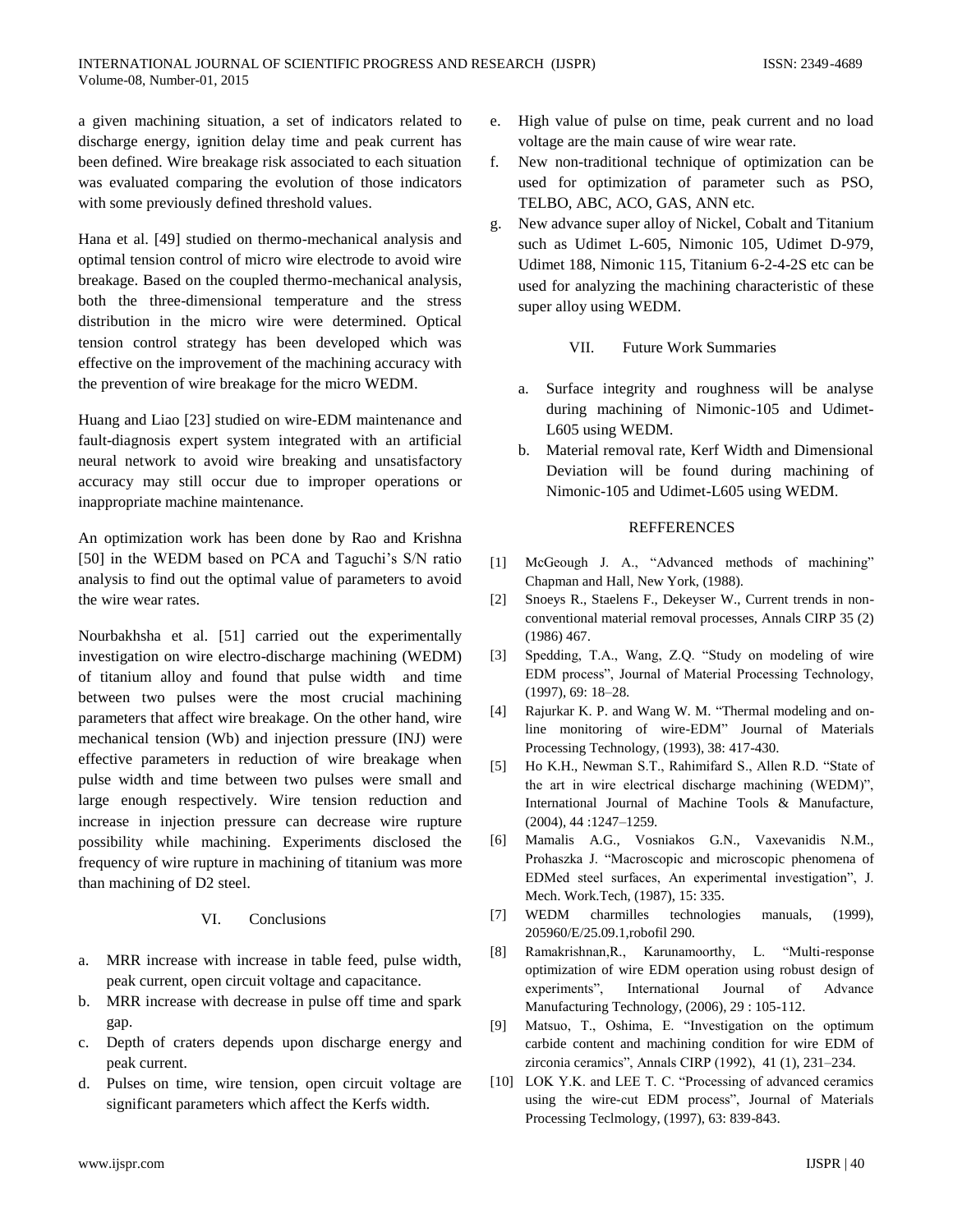- [11] Scott F. Miller, Albert J. Shih, Jun Qub. "Investigation of the spark cycle on material removal rate in wire electrical discharge machining of advanced materials", International Journal of Machine Tools & Manufacture, (2004), 44: 391– 400.
- [12] Liao Y.S., Yub Y.P., Study of specific discharge energy in WEDM and its application. International Journal of Machine Tools & Manufacture, (2004), 44, 1373–1380.
- [13] Jerzy Kozak, Kamlakar P. Rajurkar., Niraj Chandarana. "Machining of low electrical conductive materials by wire electrical discharge machining (WEDM)", Journal of Materials Processing Technology, (2004), 149: 266–271.
- [14] Tosun Nihat, Cogunb Can, Tosun Gul , A study on kerf and material removal rate in wire electrical discharge machining based on Taguchi method. Journal of Materials Processing Technology, 152 (2004) 316–322.
- [15] Hewidy M.S., El-Taweel T.A., El-Safty M.F. "Modelling the machining parameters of wire electrical discharge machining of Inconel 601 using RSM", Journal of Materials Processing Technology, (2005), 169: 328–336.
- [16] Ozdemir, N., Cebeli Ozek "An investigation on machinability of nodular cast iron by WEDM", International Journal of Advance Manufacturing Technology, (2006), 28:869-872.
- [17] Mahapatra S. S. & Amar Patnaik. "Optimization of wire electrical discharge machining (WEDM) process parameters using Taguchi method", Int J Adv Manuf Technol, (2007), 34:911–925.
- [18] Kung Kuang-Yuan and Chiang Ko-Ta, Modeling and analysis of machinability evaluation in the wire electrical discharge machining (WEDM). Process of aluminum oxide-based ceramic. Materials and Manufacturing Processes, 23: 241– 250, 2008.
- [19] Lauwers B., Brans K. , Liu W. , Vleugels J. , Salehi S., Vanmeensel K. , Influence of the type and grain size of the electro-conductive phase on the wire-EDM performance of ZrO2 ceramic composites. CIRP Annals - Manufacturing Technology, (2008), 57, 191–194.
- [20] Haddada Mohammad Jafar, Tehranib Alireza Fadaei, "Material removal rate (MRR) study in the cylindrical wire electrical discharge turning (CWEDT)". Journal of Materials Processing Technology 199 (2008) 369–378.
- [21] Menzies I., Koshy P. "Assessment of abrasion-assisted material removal in wire EDM". CIRP Annals - Manufacturing Technology 57 (2008) 195–198.
- [22] Janardhan V., Samuel, G.L. "Pulse train data analysis to investigate the effect of machining parameters on the performance of wire electro discharge turning(WEDT) process". International Journal of Machine Tools & Manufacture, 50 (2010) 775–788.
- [23] Huang J. T. and Liao Y. S., "A wire-EDM maintenance and fault-diagnosis expert system integrated with an artificial neural network". Int. J. Prod. Res., 2000, VOL. 38, NO. 5, 1071- 1082.
- [24] Xiong Xue, Qiao Jian, Yuan Fang Xin, Chen Fan Jiu "Mechanism research on the electrical discharge WED

machining of engineering ceramics Materials". International Conference on Mechatronic Science, Electric Engineering and Computer August 19-22, 2011, Jilin, China.

- [25] Jangra Kamal & Grover Sandeep & Felix Chan T. S. & Aggarwal Aman "Digraph and matrix method to evaluate the machinability of tungsten carbide composite with wire EDM". Int J Adv Manuf Technol, (2011) 56:959–974.
- [26] Kuruvila Nixon and Ravindra H. V. "Parametric influence and optimization of wire EDM of hot die steel", Machining Science and Technology, (2011), 15: 47–75
- [27] Aliasa Aniza, Abdullaha Bulan, Mohd Abbasa Norliana,Current influence of machine feed rate in wedm of titanium ti-6al-4v with constant (6a) using brass wire. Procedia Engineering (2012), 41, 1806 – 1811.
- [28] Somashekhar Kodalagara Puttanarasaiah & Ramachandran Nottath & Mathew Jose, "Material removal characteristics of microslot (kerf) geometry in μ-WEDM on aluminum". Int J Adv Manuf Technol, (2010) 51:611–626.
- [29] Ikram Adeel, Mufti Nadeem Ahmad, Saleem Muhammad Qaiser and Khan Ahmed Raza, "Parametric optimization for surface roughness, kerf and MRR in wire electrical discharge machining (WEDM) using Taguchi design of experiment". Journal of Mechanical Science and Technology, 27 (7) (2013) 2133~2141.
- [30] Bobbili Ravindranadh, Madhu V., and Gogia A. K, "Effect of wire-EDM machining parameters on surface roughness and material removal rate of high strength armor Steel". Materials and Manufacturing Processes, 28: 364–368, 2013.
- [31] Mohammadia A., Tehrania A. F., Abdullahb A., "Introducing a new technique in wire electrical discharge turning and evaluating ultrasonic vibration on material removal rate". Procedia CIRP 6 (2013) 583 – 588.
- [32] Rajyalakshmi G. & Ramaiah P. Venkata (2013), "Multiple process parameter optimization of wire electrical discharge machining on Inconel 825 using Taguchi grey relational analysis", Int J Adv Manuf Technol (2013) 69:1249–1262.
- [33] Shichun Di, XuyangChu, WeiDongbo, Zhenlong Wang, Yuan ChiGuanxin, "Liu, Analysis of kerf width in micro-WEDM". International Journal of Machine Tools & Manufacture, 49 (2009) 788–792.
- [34] Okada A., Uno Y., Nakazawa M., Yamauchi T. "Evaluations of spark distribution and wire vibration in wire EDM by highspeed observation". CIRP Annals - Manufacturing Technology (2010), 59: 231–234.
- [35] Datta Saurav, Mahapatra Siba Sankar, "Modeling, simulation and parametric optimization of wire EDM process using response surface methodology coupled with grey-Taguchi technique". International Journal of Engineering, Science and Technology, Vol. 2, No. 5, 2010, pp. 162-183
- [36] Mukherjee Rajarshi, Chakraborty Shankar, Samanta Suman, Selection of wire electrical discharge machining process parameters using non-traditional optimization algorithms. Applied Soft Computing 12 (2012) 2506–2516.
- [37] Shandilyaa Pragya, Jain P.K., Jain N.K., "Parametric optimization during wire electrical discharge machining using